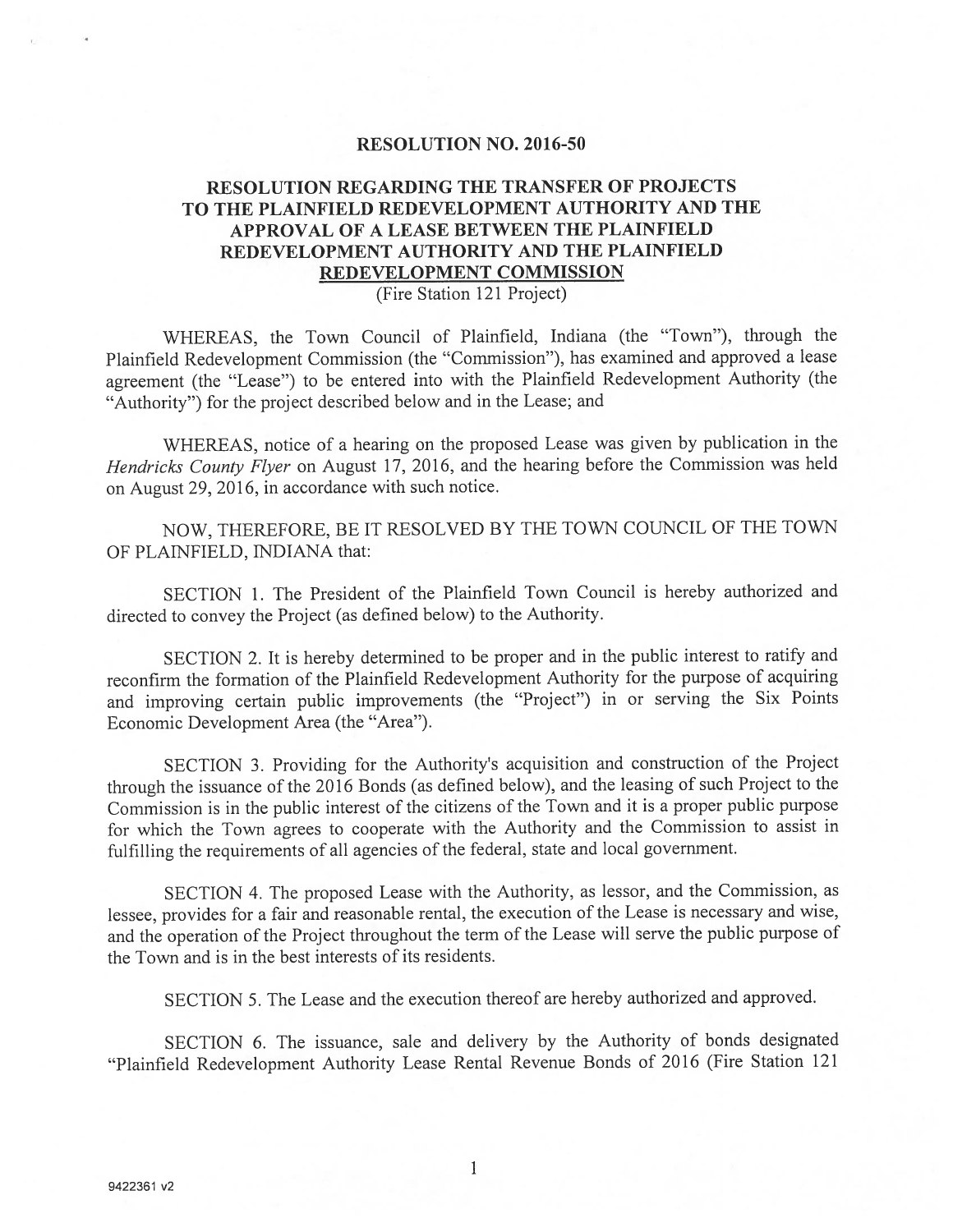Project)" (the "2016 Bonds") in the aggregate principal amount not to exceed \$9,200,000.00 is hereby approved.

SECTION 7. The Authority being duly organized to conduct business, may issue, sell and deliver the <sup>2016</sup> Bonds, pursuan<sup>t</sup> to the applicable laws of the State of Indiana, may encumber any real property or equipment acquired by it for the Project and may enter into contracts for the sale of bonds and the purchase and construction of the Project.

SECTION 8. Upon the redemption or retirement of the <sup>2016</sup> Bonds, the Commission will accep<sup>t</sup> from the Authority title to the Project, free and clear of any and all liens and encumbrances thereon.

SECTION 9. The rentals due under the Lease are payable from tax increment revenues generated within the Area or, to the extent such tax increment revenues are insufficient for such purpose, from <sup>a</sup> special tax levied on all taxable property located within the Plainfield Redevelopment District. The Town Council hereby approves the levy of such special tax, to the extent necessary to make such lease rental payments.

SECTION 10. As required by Indiana Code 36-7-14-25.2(c), the Town Council hereby sets forth the following terms and other matters related to the Lease:

- (a) The maximum annual lease rental for the Lease is One Million Four Hundred Thousand Dollars (\$1,400,000.00).
- (b) The maximum term of the Lease is sixteen (16) years, commencing on the day that the Project is completed and ready for use.
- (c) The other terms required by Indiana Code  $36-7-14-25.2(c)(2)$  are set forth in Section Ii of this Resolution.

SECTION 11. To the extent required by Indiana Code 36-7-14.5-19(a), the Town Council hereby sets forth the following terms and other matters related to the <sup>2016</sup> Bonds:

- (a) The public purpose of the <sup>2016</sup> Bonds is, among other things, to construct Fire Station 121 on Edwards Drive.
- (b) The proceeds of the <sup>2016</sup> Bonds will be used to (a) finance the acquisition, design, construction and equipping of new Fire Station <sup>121</sup> and all improvements to the real estate relating thereto, which are located along Edwards Drive, and may consist of up to three levels with approximately 21,400 square feet, and containing living quarters, office space, equipment bay space, training space and associated suppor<sup>t</sup> space all related to provision of fire protection and emergency services within the Plainfield Fire Territory and related improvements, (b) fund <sup>a</sup> debt service reserve fund (or pay for the costs of <sup>a</sup> reserve fund surety bond therefor), (c) fund capitalized interest, and (d) pay certain financing and other expenses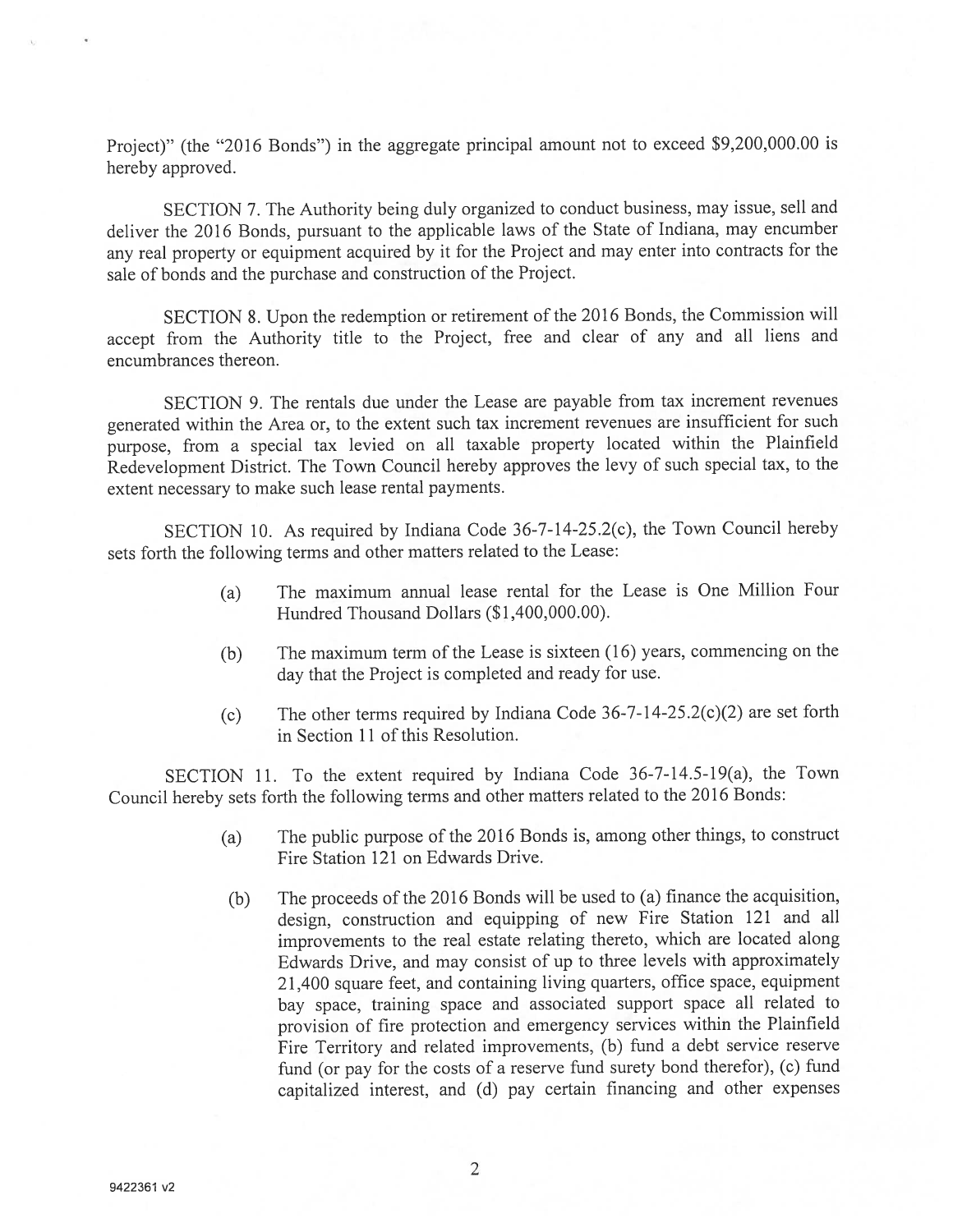incidental thereto, including all expenses incurred in connection with or on account of the issuance of the 2016 Bonds therefor.

- (c) The maximum principal amount of the <sup>2016</sup> Bonds is Nine Million Two Hundred Thousand Dollars (\$9,200,000.00).
- (d) The <sup>2016</sup> Bonds shall mature not later than sixteen (16) years after the date of issuance of the 2016 Bonds.
- (e) The <sup>2016</sup> Bonds shall bear interest at <sup>a</sup> rate or rates not exceeding five percen<sup>t</sup> (5.0%) per annum.
- (f) The <sup>2016</sup> Bonds may be subject to optional redemption prior to maturity beginning not earlier than August 1, <sup>2024</sup> upon <sup>30</sup> days' notice at par. All or <sup>a</sup> portion of the <sup>2016</sup> Bonds may further be issued as "term bonds" subject to mandatory sinking fund redemption.
- (g) The Authority expects to capitalize interest on the <sup>2016</sup> Bonds through and including August 1, 2018.

SECTION 12. The Town Council hereby approves of the issuance of the <sup>2016</sup> Bonds by the Authority, pursuan<sup>t</sup> to Indiana Code 36-7-14.5-19(a). To the extent required by Indiana Code 36-7-14.5-21, the Town Council further approves the entering into <sup>a</sup> trust indenture between the Authority and <sup>a</sup> corporate trustee pursuan<sup>t</sup> to which the lease rentals due under the Lease will be <sup>p</sup>ledged and assigned as security for the paymen<sup>t</sup> of the <sup>2016</sup> Bonds.

SECTION 13. The President of the Town Council and the Clerk-Treasurer are hereby authorized and directed to take such actions or execute and deliver such documents and certificates as are necessary or desirable in connection with this Resolution as they deem necessary or desirable in connection therewith.

SECTION 14. This Resolution shall be in full force and effect immediately upon its passage and signing by the members of the Plainfield Town Council.

[SIGNATURES ON NEXT PAGE]